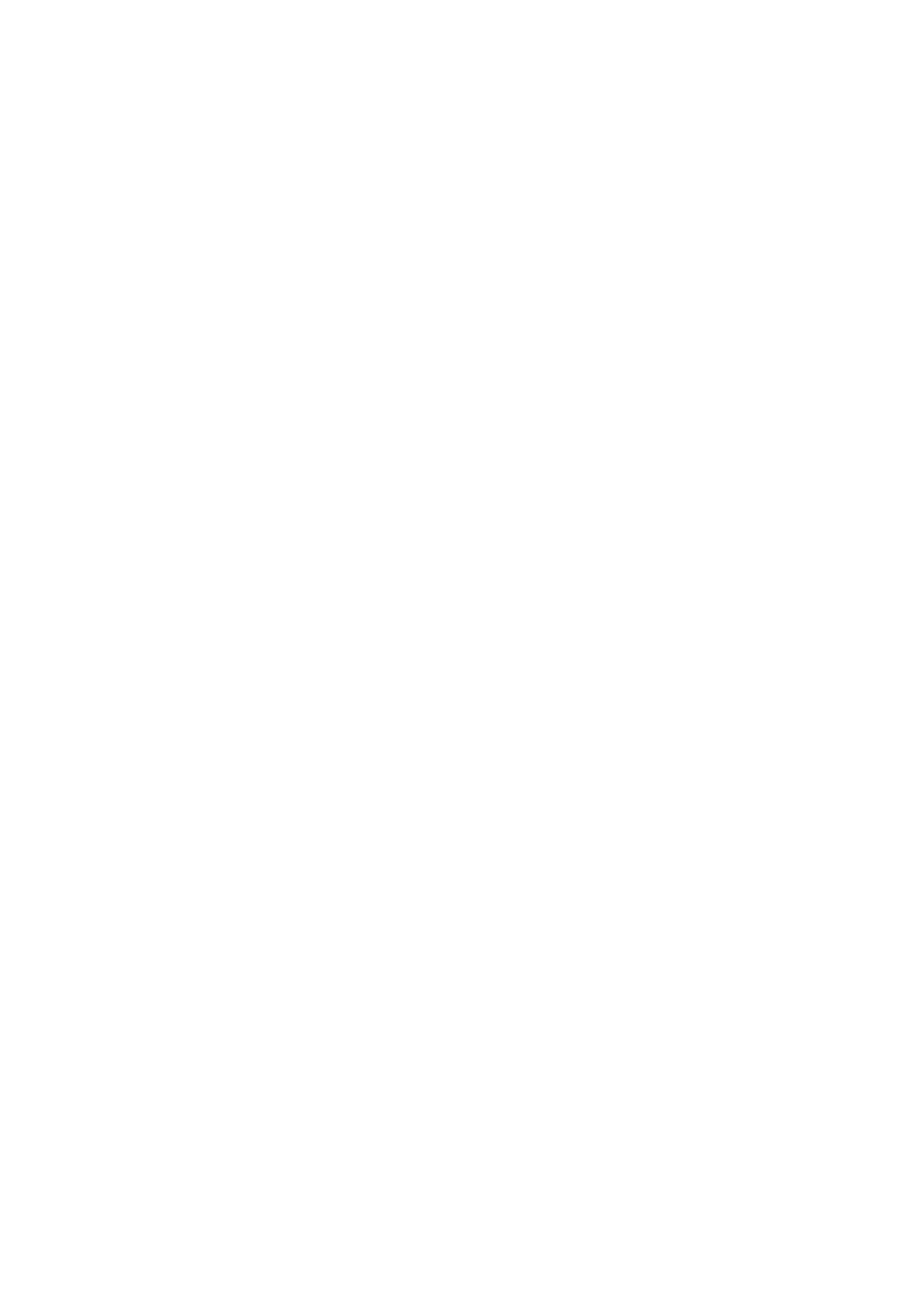# **TABLE OF CONTENTS 6 JUNE 2019**

**Business Page No.**

| 1. |     | <b>Meeting Conduct</b>                                  | 5 |
|----|-----|---------------------------------------------------------|---|
|    |     | 1.1 Apologies                                           | 5 |
|    |     | 1.2 Conflict of Interest Declarations                   | 5 |
|    |     | 1.3 Confirmation of Minutes                             | 5 |
|    |     | 1.4 Items not on the Agenda                             | 5 |
|    |     | 1.5 Public Participation                                | 5 |
|    |     |                                                         |   |
| 2. |     | <b>General Business</b>                                 | 6 |
|    | 2.1 | 2019/20 Annual Plan - Results of engagement             | 6 |
|    |     | 2.2 2019/20 Annual Plan - Recommend Adoption to Council | 7 |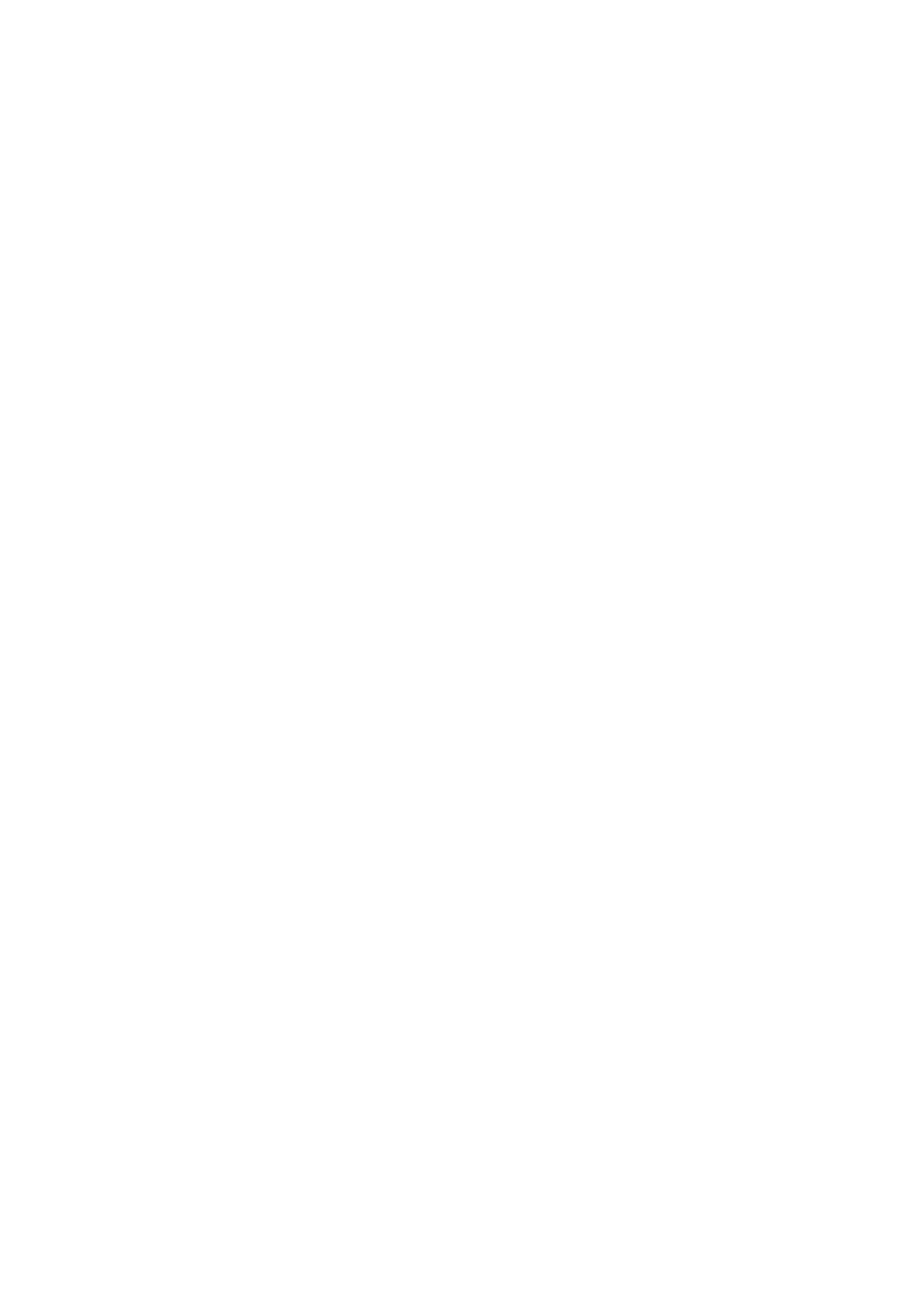## <span id="page-4-0"></span>**1. Meeting Conduct**

The Chairperson opened the meeting at 9:31 am and acknowledged the observation of Eid.

## <span id="page-4-1"></span>**1.1 Apologies**

### **Moved Councillor Day, seconded Councillor Calvi-Freeman**

### **Resolved**

That the Long-term and Annual Plan Committee:

1. Accept the apologies received from Councillor Sparrow for lateness.

**Carried**

## <span id="page-4-2"></span>**1.2 Conflict of Interest Declarations**

No conflicts of interest were declared.

## <span id="page-4-3"></span>**1.3 Confirmation of Minutes**

### **Moved Councillor Day, seconded Councillor Fitzsimons**

### **Resolved**

That the Long-term and Annual Plan Committee:

1. Approve the minutes of the Long-term and Annual Plan Committee Meeting held on 4 June 2019, having been circulated, that they be taken as read and confirmed as an accurate record of that meeting.

**Carried**

## <span id="page-4-4"></span>**1.4 Items not on the Agenda**

There were no items not on the agenda.

## **1.5 Public Participation**

No requests for public participation were received.

## **1.6 Questions**

Officers and portfolio leaders responded to questions from Committee members in relation to the items on the meeting agenda.

(Councillor Sparrow arrived at the meeting at 9:36 am.)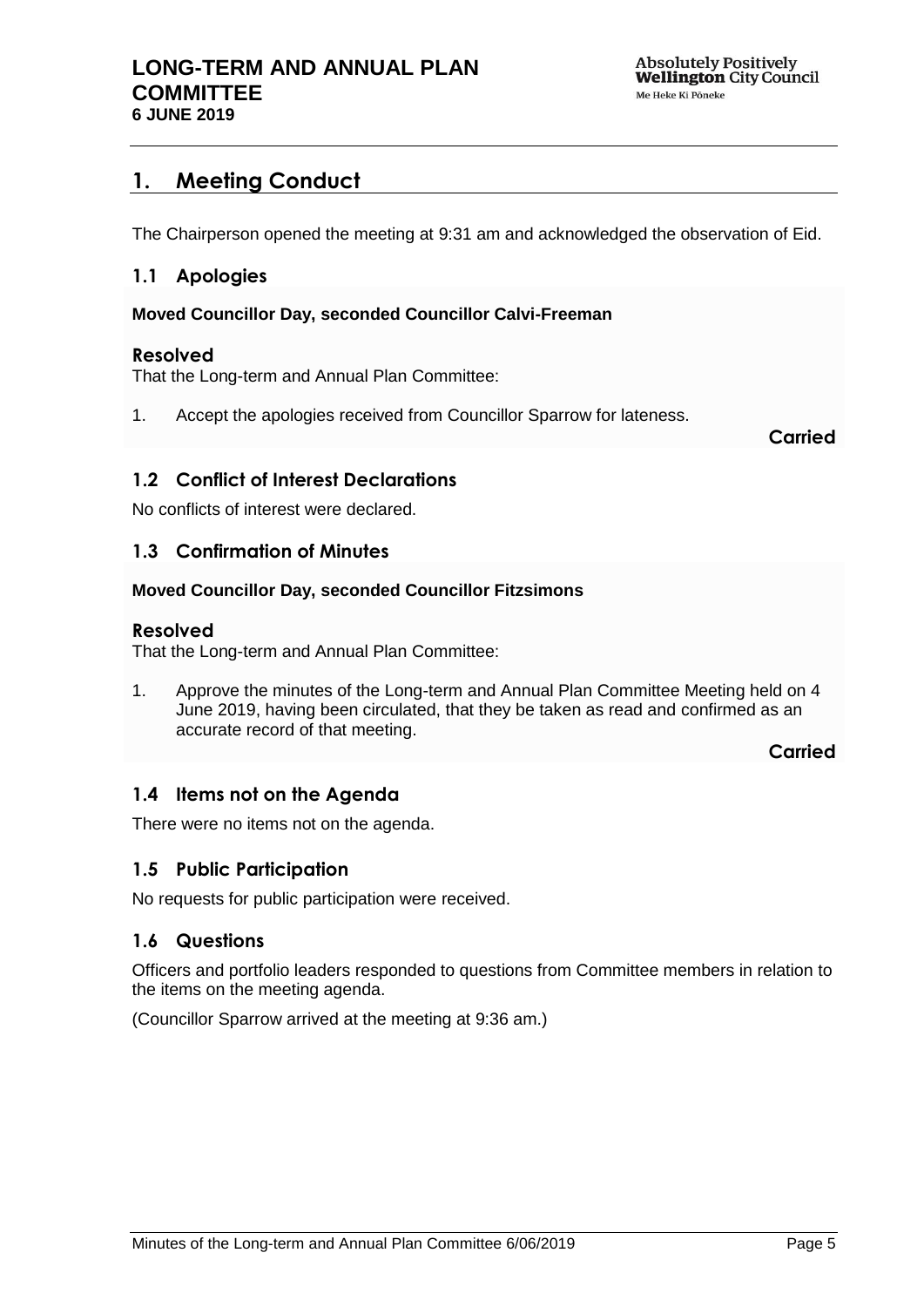## <span id="page-5-0"></span>**2. General Business**

## <span id="page-5-1"></span>**2.1 2019/20 Annual Plan - Results of engagement**

### **Moved Mayor Lester, seconded Councillor Day**

## **Resolved**

That the Long-term and Annual Plan Committee:

- 1. Receives submissions on the 2019/20 Annual Plan consultation, as previously circulated.
- 2. Notes the engagement report, summarising the process and tools used the feedback received for the 2019/20 Annual Plan, attached as Appendix 1 of the Committee report.

**Against:**

3. Notes the summary of submissions received on the parking traffic resolutions in Appendix 3 of the Committee report.

A division was called for, voting on which was as follows:

| For:                      |                              |
|---------------------------|------------------------------|
| Mayor Lester              |                              |
| <b>Councillor Calvert</b> |                              |
| Councillor                | Calvi-Freeman                |
| Councillor                | Dawson                       |
|                           | Councillor Day (Chair)       |
|                           | <b>Councillor Fitzsimons</b> |
| Councillor                | Foster                       |
| Councillor Free           |                              |
| Councillor                | Gilberd                      |
| Councillor                | Lee                          |
| Councillor Marsh          |                              |
| <b>Councillor Pannett</b> |                              |
| <b>Councillor Sparrow</b> |                              |
| Councillor Woolf          |                              |
| Councillor Young          |                              |
|                           |                              |

Majority Vote: 15:0

**Carried**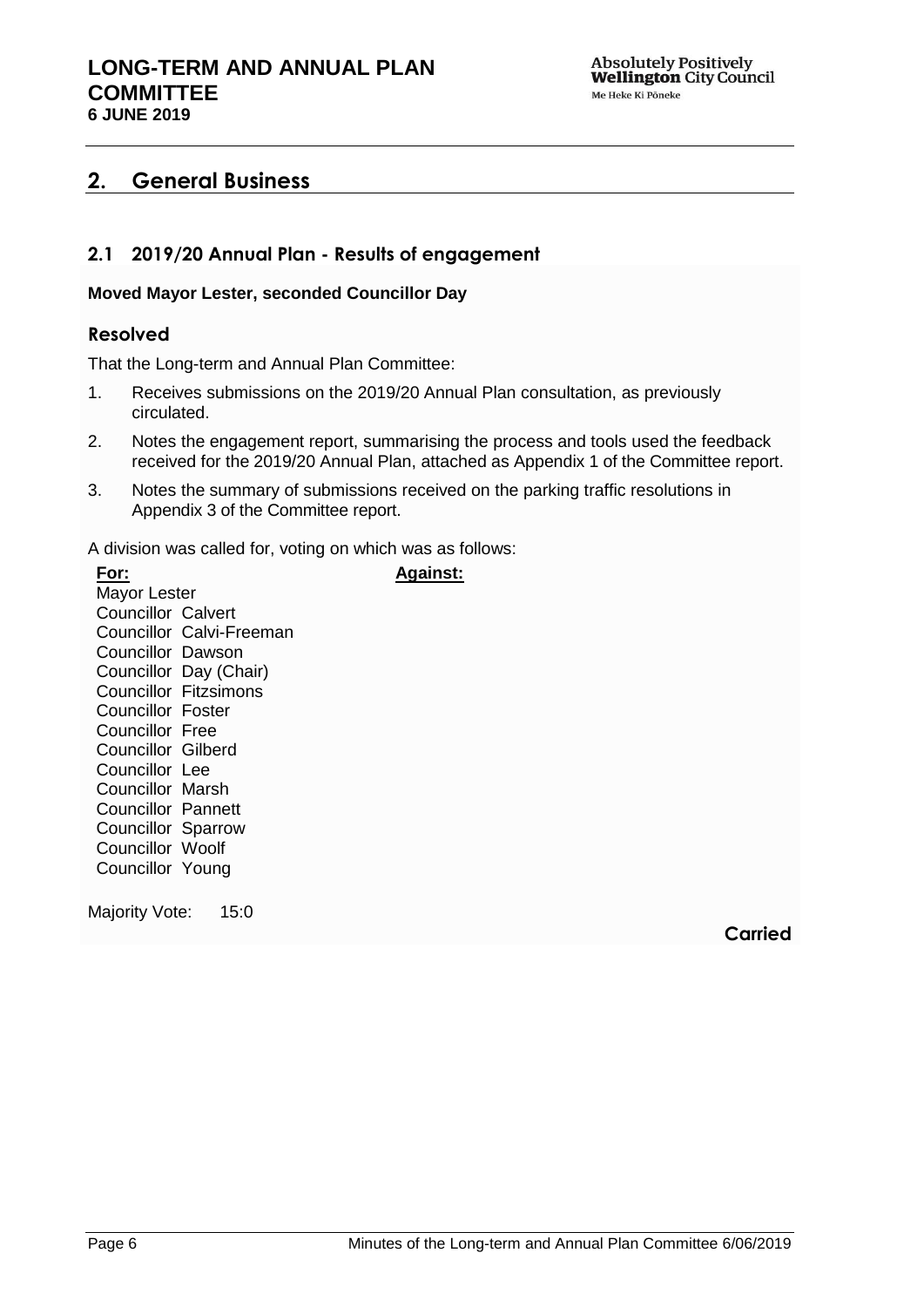## <span id="page-6-0"></span>**2.2 2019/20 Annual Plan - Recommend Adoption to Council**

#### **Moved Mayor Lester (pro-forma), seconded Councillor Day**

## **Recommendation/s**

That the Long-term and Annual Plan Committee:

- 1. Receives the information.
- 2. Receives the draft 2019/20 Annual Plan (Attachment 1 of the Committee Report), noting that some areas are still to be completed following decisions from this meeting of the Long-term and Annual Plan Committee.
- 3. Agrees that officers prepare the 2019/20 Annual Plan based on the 2019/20 Annual Plan consultation document and reflect any changes agreed at this meeting of the Long-term Plan and Annual Plan Committee.
- 4. Agrees the projects and programmes budgets (Attachments 2 and 3 of the Committee Report), noting that any changes arising as part of these deliberations will be incorporated into the final statements presented to Council.
- 5. Agrees to the Fees and Charges schedule included in the 2019/20 Annual Plan (Attachment 1 of the Committee Report).
- 6. Notes that the annual plan budget, as outlined in this paper, results in an overall net rates increase of 3.9 percent from 2018/19, subject to confirmation of the growth in the ratepayer base.
- 7. Agrees the following project and budget changes from the consultation budget, for inclusion in the final 2019/20 Annual Plan (as outlined in paragraph 12 of the Committee Report):
	- a. WREMO funding increase the budget as requested by WREMO by \$140k, being the relevant share for Wellington City Council.
	- b. Increase personnel costs by \$1.2m as outlined in paragraph 19 of the Committee Report).
- 8. Agrees to allocate funds from the City Growth Fund (outlined in paragraph 21 of the Committee Report) as follows:
	- a. City Mission a one-off \$500k grant, through the City Growth Fund, to the City Mission to support the development of additional housing that will assist individuals and families who are at risk of remaining in, or falling back into, homelessness.
	- b. NZ Festival –\$750k of grant funding to support the NZ Festival in 2019/20 to maintain the quality of the festival while both the Town Hall and St James Theatre are closed for strengthening.
- 9. Notes that an additional \$4m opex and \$5.9m capex is required in 2019/20 to provide temporary library and associated services while options for a permanent solution for the Central Library are investigated. These options were accepted by the City Strategy Committee and aim to meet the gap in community services since the decision to close the Central Library.
- 10. Agrees that the temporary library services expenditure outlined above be debt funded in 2019/20. This is due to the timing of the closure in relation to the annual plan, options for ongoing funding will be considered through the next annual and long-term plans.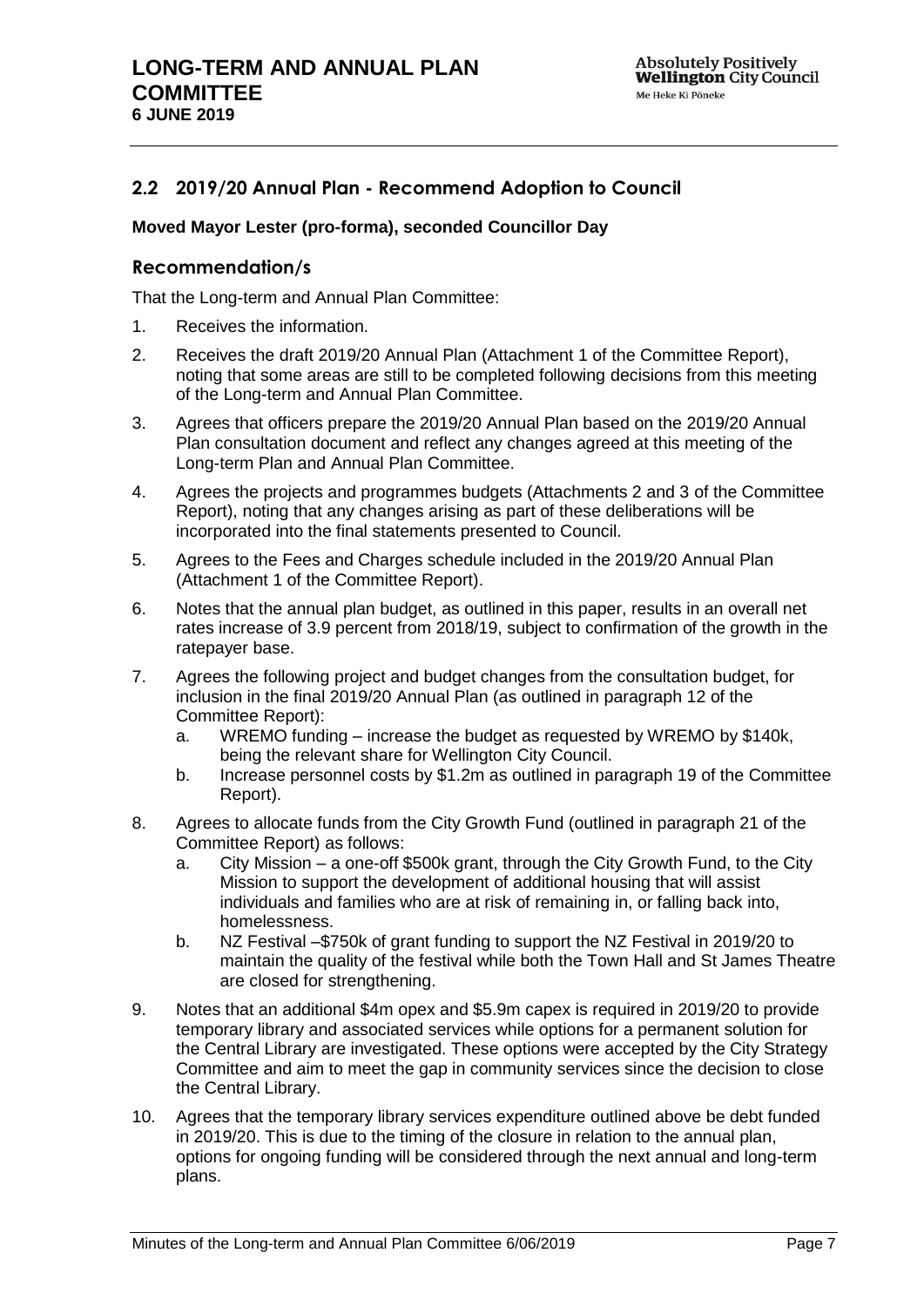- 11. Agrees to fund the development contribution of \$60k associated with a Dwell Housing Trust development from prior year surpluses, so as not to impact on rates.
- 12. Agrees to a fee increase, above the value already consulted on, for Special Waste Type A as outlined in the below table:

| 2018/19  | <b>Consultation</b> | <b>Proposed</b> |
|----------|---------------------|-----------------|
| Fee      | <b>Fee</b>          | Fee             |
| \$148.60 | \$163.50            | \$203.60        |

The increase is necessary to mitigate increased costs as a result of new health and safety requirements for dealing with asbestos, as detailed in paragraphs 24-25 of the Committee Report.

- 13. Agrees to change the general rates differential from 2.8:1, (whereby the *commercial, Industrial and Business* sector pays 2.8 times the general rate per dollar of capital value paid by the *Base* (residential) sector) to 3.25:1, as consulted on in the CD.
- 14. Agrees not to fund the community funding requests but to work with the following community groups, as per the officer recommendations, outlined in Attachment 4;
	- a. Karori Events Centre
	- b. Glenside Progressive Association track development
	- c. Council Advisory Group fund Wellington Youth Council
- 15. Recommends to Council to adopt the final 2019/20 Annual Plan based on the:
	- a. Draft 2019/20 Annual Plan, and
	- b. Any changes agreed at this meeting of the Long-Term Plan and Annual Plan **Committee**
- 16. Delegates to the Chief Executive Officer the authority to make editorial changes that may arise as part of preparing the 2019/20 Annual Plan for Council adoption.

### **Moved Mayor Lester, seconded Councillor Free the following amendment**

### **Resolved**

That the Long-term and Annual Plan Committee:

A. Removes \$511k Project 2037 (Indoor Arena) from the Annual Plan 2019/20.

**Against:**

A division was called for, voting on which was as follows:

**For:** Mayor Lester Councillor Calvert Councillor Calvi-Freeman Councillor Dawson Councillor Day (Chair) Councillor Fitzsimons Councillor Foster Councillor Free Councillor Gilberd Councillor Lee Councillor Marsh Councillor Pannett Councillor Sparrow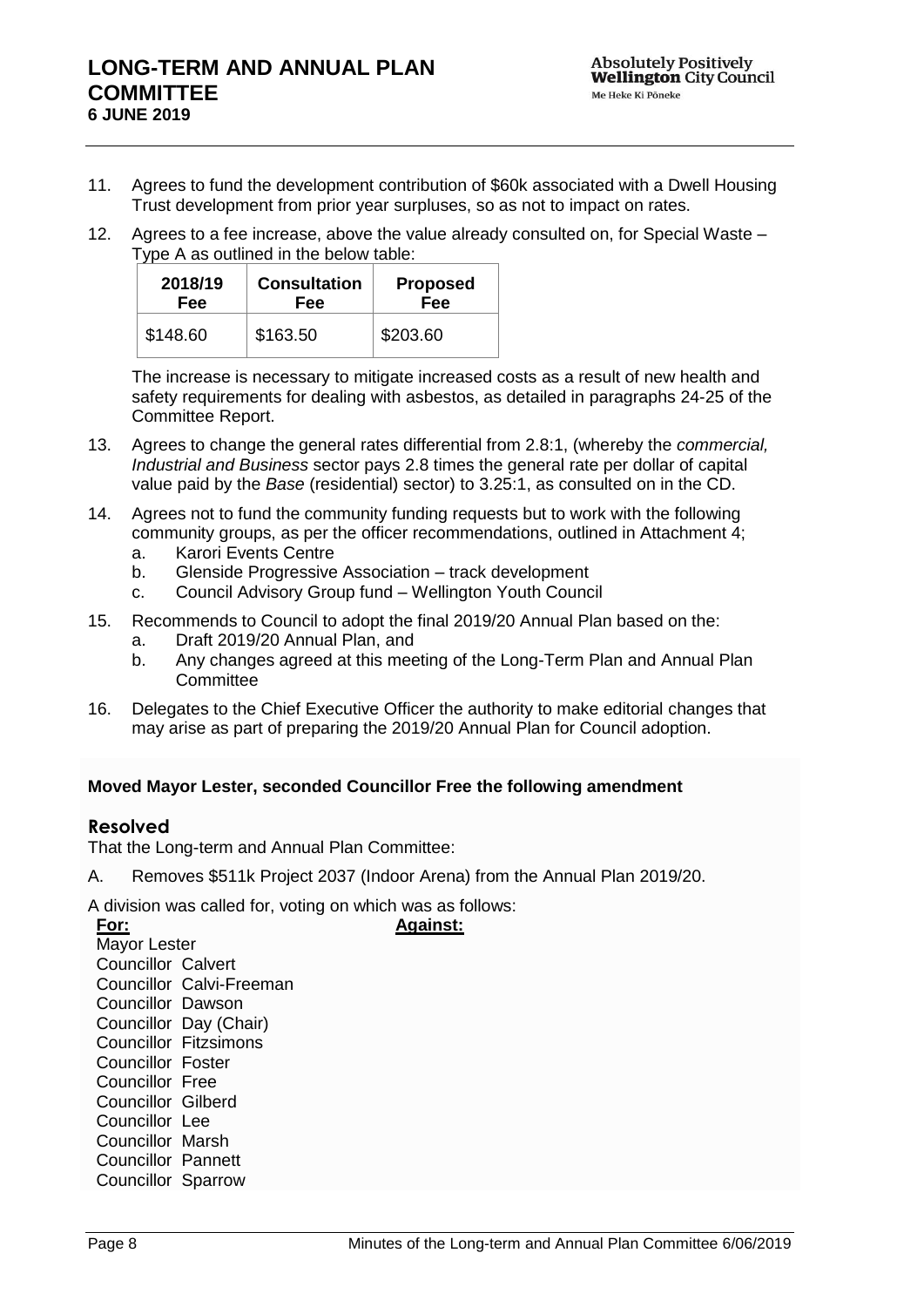Councillor Woolf Councillor Young

Majority Vote: 15:0

**Carried**

**Moved Councillor Foster, seconded Councillor Young, the following amendment:** That the Long-Term and Annual Plan Committee:

- B. Agrees to:
	- a. Amend the 2018-2028 Long-Term Plan by removing the following: Marine Education Centre, Frank Kitts Park upgrade (excluding the playground), zoo upgrade (snow leopards and lions), and the Museum of Conflict;
	- b. Instruct officers to investigate and report to Council by June 26 the following projects or workstreams to ensure value for money & efficacy: Museum of Wellington upgrade, WREDA, venues review, Walk Wise, Free-Under-Fives (pools), communications & marketing, all economic support funding streams, GWRC's bulk water charge, library materials (Capex & Opex), democratic services, waterfront insurance, Council's organisational costs, playground renewals, and a review of the expected level of capex spending & consequent debt levels and associated costs
	- c. Update the development contribution policy to reflect growth-related capital expenditure in the 2018-2028 Long-Term Plan (reporting to CSC, with a deadline of August 31);
	- d. The development of a coherent, city-wide strategy for investment in community and recreational facilities;
	- e. Instruct officers to provide information to Council by August 31 on underperforming or surplus land;
	- f. Request the Finance, Audit and Risk Management Subcommittee to investigate means of reducing Council's ongoing rates liabilities for leaky buildings.
- **Note:** The meeting adjourned at 10:34am for morning tea and reconvened at 10:51am. When the meeting reconvened, the following members were present: Councillor Day, Councillor Gilberd, Councillor Free, Councillor Fitzsimons, Councillor Woolf, Mayor Lester, Councillor Pannett, Councillor Dawson, Councillor Foster, Councillor Marsh, Councillor Young and Councillor Calvi-Freeman.

(Councillor Calvert, Councillor Sparrow, and Councillor Lee returned to the meeting at 10:52am.)

(Councillor Fitzsimons left the meeting at 11:10am and returned to the meeting at 11:11am.)

**Note:** Once moved, Amendment B was further amended following officer advice and the leave of the meeting. The amendment which was put is shown below.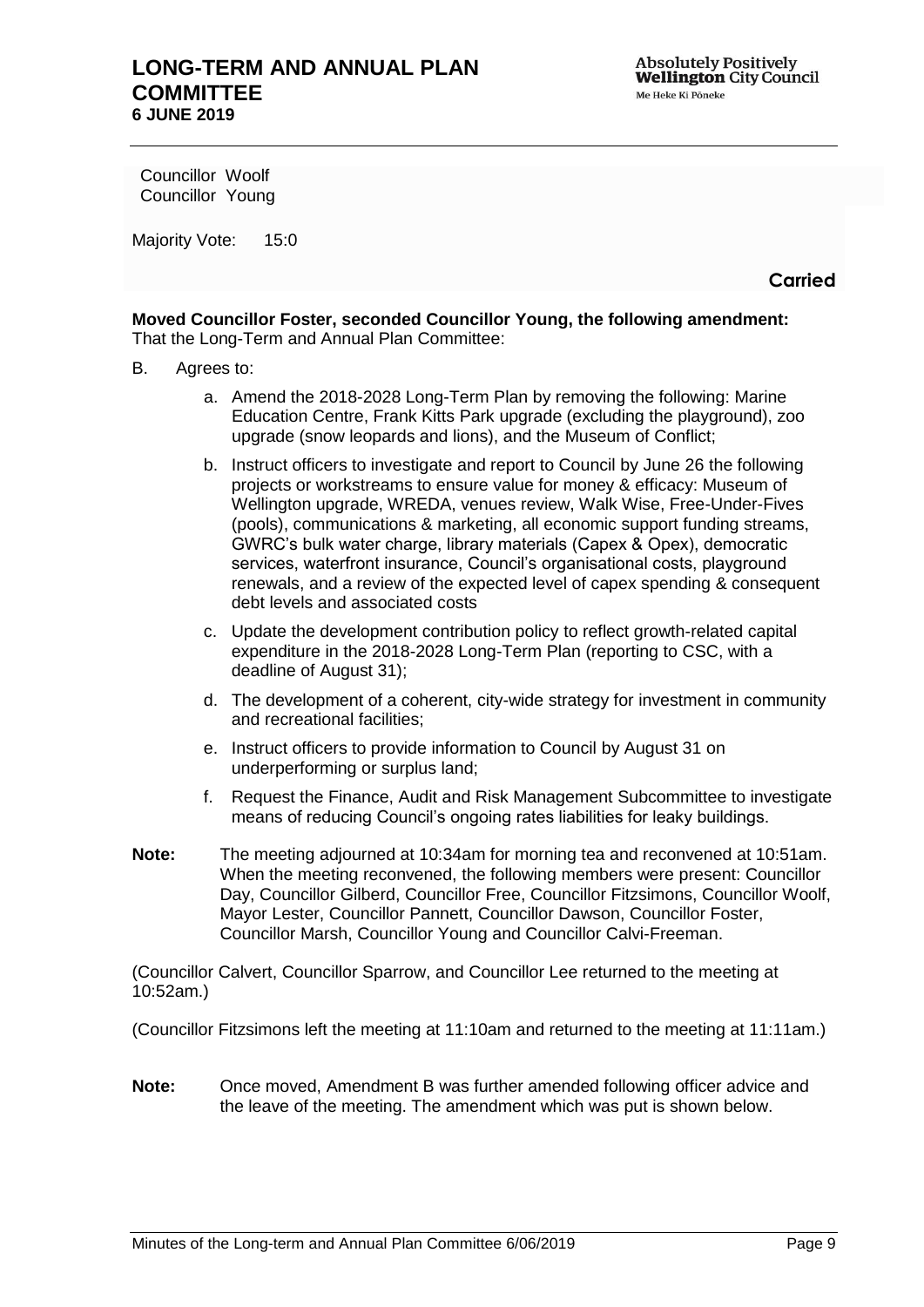#### **Moved Councillor Foster, seconded Councillor Young, the following amendment:** That the Long-Term and Annual Plan Committee:

- B. Agrees to:
	- a. Amend the 2018-2028 Long-Term Plan by removing the following: Marine Education Centre, Frank Kitts Park upgrade (excluding the playground), zoo upgrade (snow leopards and lions), and the Museum of Conflict;
	- b. Instruct officers to investigate and report to Council the following projects or workstreams to ensure value for money & efficacy: Museum of Wellington upgrade, WREDA, venues review, Walk Wise, Free-Under-Fives (pools), communications & marketing, all economic support funding streams, GWRC's bulk water charge, library materials (Capex & Opex), democratic services, waterfront insurance, Council's organisational costs, playground renewals, and a review of the expected level of capex spending & consequent debt levels and associated costs
	- c. Update the development contribution policy to reflect growth-related capital expenditure in the 2018-2028 Long-Term Plan (reporting to CSC);
	- d. The development of a coherent, city-wide strategy for investment in community and recreational facilities;
	- e. Instruct officers to provide information to Council on underperforming or surplus land;
	- f. Request the Finance, Audit and Risk Management Subcommittee to investigate means of reducing Council's ongoing rates liabilities for leaky buildings.
- **Note:** Once put, and subject to a request in accordance with Standing Order 3.12.7, Amendment B was voted on in parts in the following order:
	- Clause a:
	- Clause b:
	- Clause c;
	- Clauses d, e, and f.

### **Moved Councillor Foster, seconded Councillor Young, the following amendment**

### **Resolved**

That the Long-Term and Annual Plan Committee:

- B. Agrees to:
	- a. Amend the 2018-2028 Long-Term Plan by removing the following: Marine Education Centre, Frank Kitts Park upgrade (excluding the playground), zoo upgrade (snow leopards and lions), and the Museum of Conflict;

A division was called for, voting on which was as follows:

| For:                     | <b>Against:</b>           |
|--------------------------|---------------------------|
| <b>Councillor Foster</b> | <b>Mayor Lester</b>       |
| Councillor Young         | <b>Councillor Calvert</b> |
|                          | Councillor Calvi-Freeman  |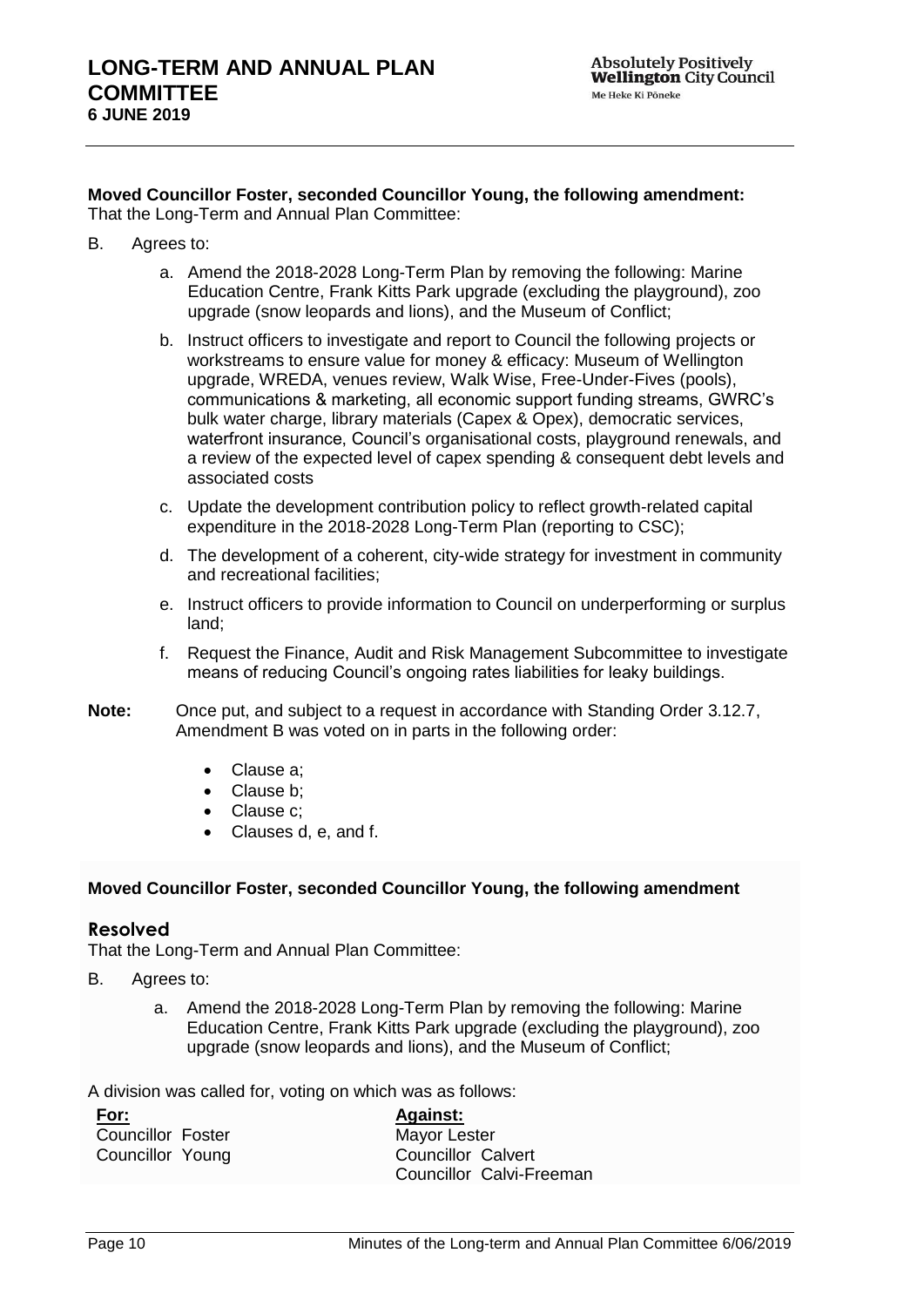## **LONG-TERM AND ANNUAL PLAN COMMITTEE 6 JUNE 2019**

Councillor Dawson Councillor Day (Chair) Councillor Fitzsimons Councillor Free Councillor Gilberd Councillor Lee Councillor Marsh Councillor Pannett Councillor Sparrow Councillor Woolf

Majority Vote: 2:13

**Lost**

## **Moved Councillor Foster, seconded Councillor Young, the following amendment**

#### **Resolved**

That the Long-Term and Annual Plan Committee:

- B. Agrees to:
	- b. Instruct officers to investigate and report to Council the following projects or workstreams to ensure value for money & efficacy: Museum of Wellington upgrade, WREDA, venues review, Walk Wise, Free-Under-Fives (pools), communications & marketing, all economic support funding streams, GWRC's bulk water charge, library materials (Capex & Opex), democratic services, waterfront insurance, Council's organisational costs, playground renewals, and a review of the expected level of capex spending & consequent debt levels and associated costs

A division was called for, voting on which was as follows:

| For:                      |                          | <b>Against:</b>           |                              |
|---------------------------|--------------------------|---------------------------|------------------------------|
| <b>Councillor Calvert</b> |                          | Mayor Lester              |                              |
|                           | Councillor Calvi-Freeman |                           | Councillor Day (Chair)       |
| Councillor Dawson         |                          |                           | <b>Councillor Fitzsimons</b> |
| <b>Councillor Foster</b>  |                          | Councillor Free           |                              |
| <b>Councillor Pannett</b> |                          | <b>Councillor Gilberd</b> |                              |
| Councillor Young          |                          | Councillor Lee            |                              |
|                           |                          | Councillor Marsh          |                              |
|                           |                          | <b>Councillor Sparrow</b> |                              |
|                           |                          | <b>Councillor Woolf</b>   |                              |
|                           |                          |                           |                              |

Majority Vote: 6:9

**Note:** The meeting adjourned at 11:41am and 11:45am. All members of the Committee were present when the meeting resumed.

**Lost**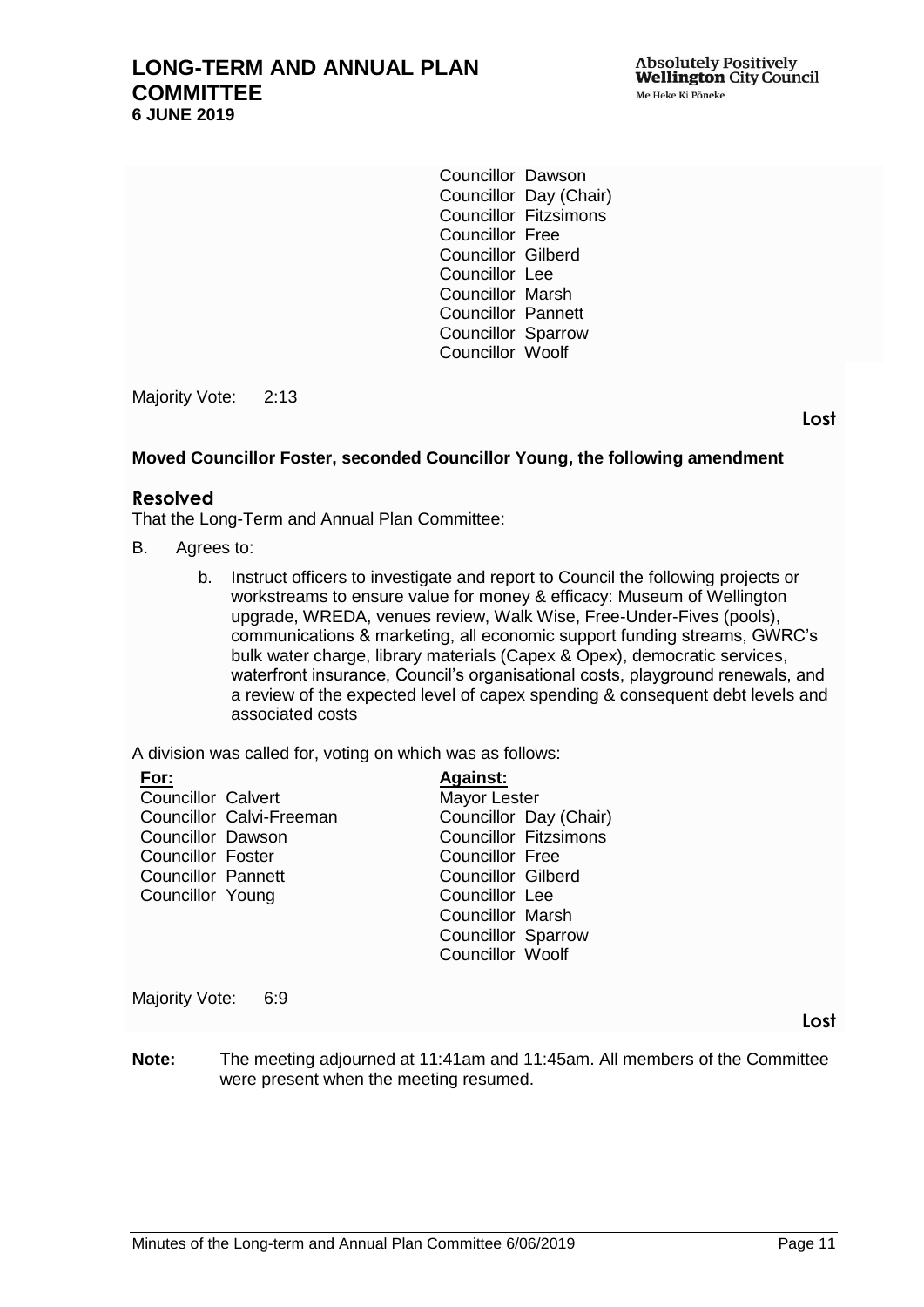## **Moved Councillor Foster, seconded Councillor Young, the following amendment**

## **Resolved**

That the Long-Term and Annual Plan Committee:

- B. Agrees to:
	- c. Update the development contribution policy to reflect growth-related capital expenditure in the 2018-2028 Long-Term Plan (reporting to CSC);

A division was called for, voting on which was as follows:

| For:                      |                              | <b>Against:</b>         |  |
|---------------------------|------------------------------|-------------------------|--|
| Mayor Lester              |                              | <b>Councillor Woolf</b> |  |
| Councillor Calvert        |                              |                         |  |
|                           | Councillor Calvi-Freeman     |                         |  |
| Councillor Dawson         |                              |                         |  |
|                           | Councillor Day (Chair)       |                         |  |
|                           | <b>Councillor Fitzsimons</b> |                         |  |
| Councillor Foster         |                              |                         |  |
| Councillor Free           |                              |                         |  |
| Councillor Gilberd        |                              |                         |  |
| Councillor Lee            |                              |                         |  |
| Councillor Marsh          |                              |                         |  |
| Councillor Pannett        |                              |                         |  |
| <b>Councillor Sparrow</b> |                              |                         |  |
| Councillor Young          |                              |                         |  |

Majority Vote: 14:1

**Carried**

### **Moved Councillor Foster, seconded Councillor Young, the following amendment**

### **Resolved**

That the Long-Term and Annual Plan Committee:

- B. Agrees to:
	- d. The development of a coherent, city-wide strategy for investment in community and recreational facilities;
	- e. Instruct officers to provide information to Council on underperforming or surplus land;
	- f. Request the Finance, Audit and Risk Management Subcommittee to investigate means of reducing Council's ongoing rates liabilities for leaky buildings.

A division was called for, voting on which was as follows:

| <b>Against:</b>           |
|---------------------------|
| <b>Councillor Gilberd</b> |
| <b>Councillor Woolf</b>   |
|                           |
|                           |
|                           |
|                           |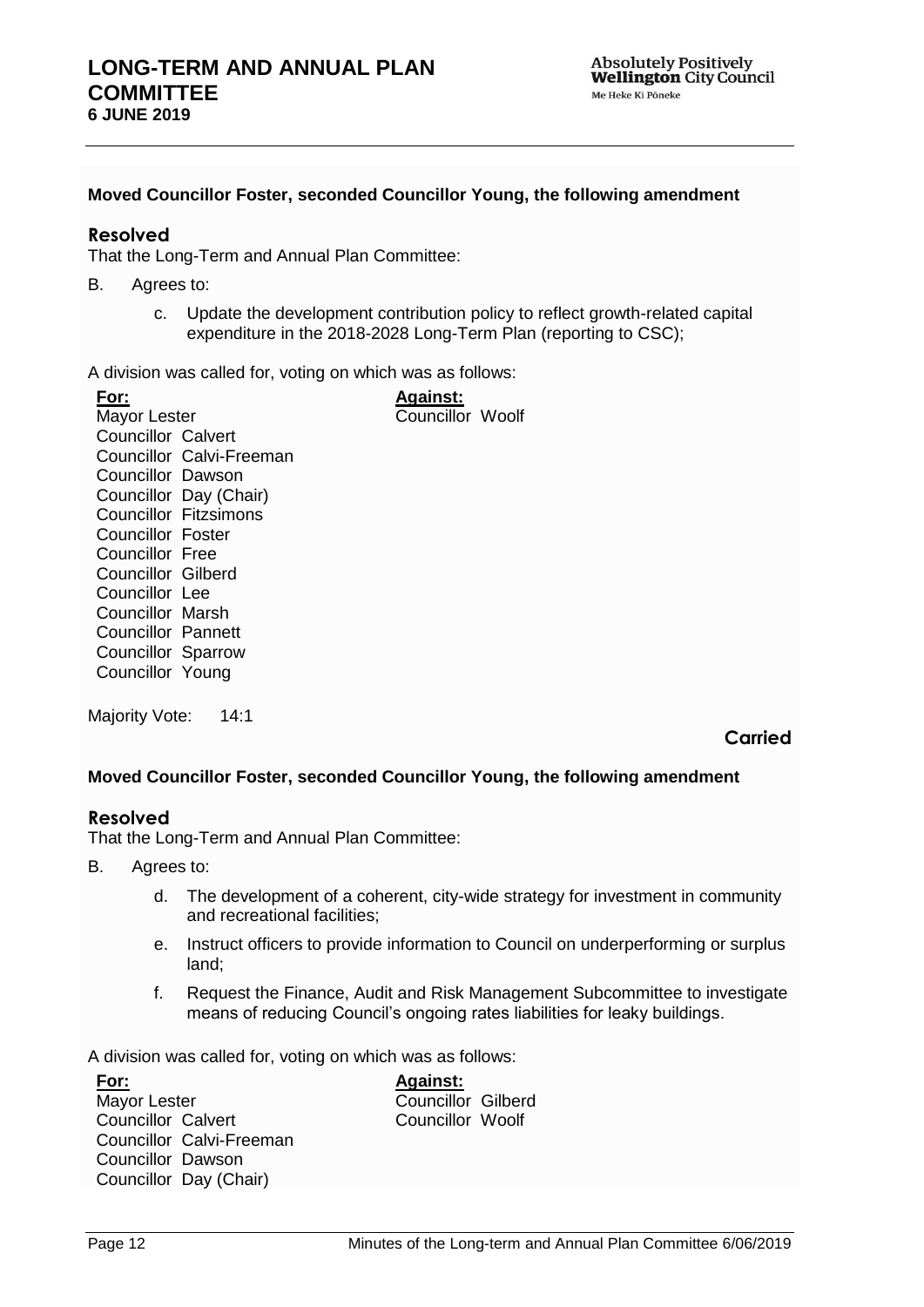## **LONG-TERM AND ANNUAL PLAN COMMITTEE 6 JUNE 2019**

Councillor Fitzsimons Councillor Foster Councillor Free Councillor Lee Councillor Marsh Councillor Pannett Councillor Sparrow Councillor Young

Majority Vote: 13:2

**Carried**

**Moved Councillor Fitzsimons, seconded Councillor Gilberd, the following amendment:** That the Long-term and Annual Plan Committee:

C. Amends the proposed fee change for residents' parking per year to \$140.00.

A division was called for, voting on which was as follows:

| For:                         | <b>Against:</b>           |
|------------------------------|---------------------------|
| Mayor Lester                 | <b>Councillor Calvert</b> |
| Councillor Day (Chair)       | Councillor Calvi-Freeman  |
| <b>Councillor Fitzsimons</b> | <b>Councillor Dawson</b>  |
| <b>Councillor Gilberd</b>    | <b>Councillor Foster</b>  |
| Councillor Lee               | Councillor Free           |
| Councillor Young             | <b>Councillor Marsh</b>   |
|                              | <b>Councillor Pannett</b> |
|                              | <b>Councillor Sparrow</b> |
|                              | Councillor Woolf          |
|                              |                           |

Majority Vote: 6:9

**Lost**

**Moved Councillor Pannett, seconded Councillor Lee, the following amendment:** That the Long-term and Annual Plan Committee:

D. Agrees to undertake a prioritisation exercise of major Council projects by the end of 2019 with Councillors in anticipation of wider public consultation as part of the next Annual Plan/Long-Term Plan.

A division was called for, voting on which was as follows:

| For:                         |                          | <b>Against:</b>           |  |
|------------------------------|--------------------------|---------------------------|--|
| Mayor Lester                 |                          | <b>Councillor Gilberd</b> |  |
| <b>Councillor Calvert</b>    |                          | <b>Councillor Marsh</b>   |  |
|                              | Councillor Calvi-Freeman | Councillor Woolf          |  |
| <b>Councillor Dawson</b>     |                          |                           |  |
| Councillor Day (Chair)       |                          |                           |  |
| <b>Councillor Fitzsimons</b> |                          |                           |  |
| Councillor Foster            |                          |                           |  |
| <b>Councillor Free</b>       |                          |                           |  |
| Councillor Lee               |                          |                           |  |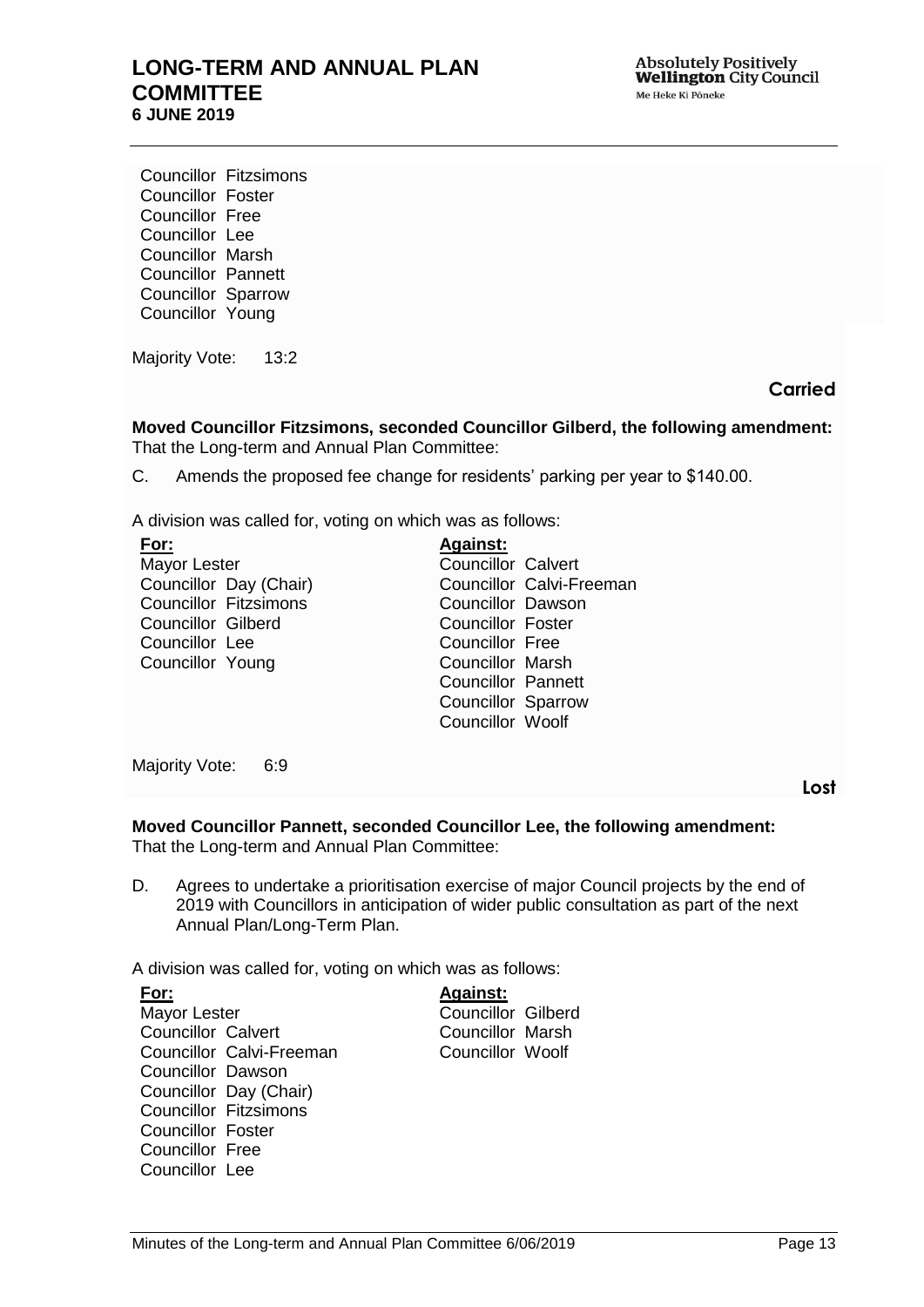Councillor Pannett Councillor Sparrow Councillor Young

Majority Vote: 12:3

## **Carried**

- **Note:** The sequence of clauses in the original motion has been adjusted to reflect the carried amendments which have been incorporated into the substantive motion.
	- Amendment A is incorporated into the substantive motion as new clause 15.
	- Amendment B is incorporated into the substantive motion as new clause 16. The carried clauses of amendment B (originally c–f) have been renumbered as clauses 16 a–d.
	- Amendment D is incorporated into the substantive motion as new clause 17.
	- Original clauses 15 and 16 have been renumbered as new clauses 18 and 19.

**Moved Mayor Lester, seconded Councillor Day, the following substantive motion:** That the Long-term and Annual Plan Committee:

- 1. Receives the information.
- 2. Receives the draft 2019/20 Annual Plan (Attachment 1 of the Committee Report), noting that some areas are still to be completed following decisions from this meeting of the Long-term and Annual Plan Committee.
- 3. Agrees that officers prepare the 2019/20 Annual Plan based on the 2019/20 Annual Plan consultation document and reflect any changes agreed at this meeting of the Long-term Plan and Annual Plan Committee.
- 4. Agrees the projects and programmes budgets (Attachments 2 and 3 of the Committee Report), noting that any changes arising as part of these deliberations will be incorporated into the final statements presented to Council.
- 5. Agrees to the Fees and Charges schedule included in the 2019/20 Annual Plan (Attachment 1 of the Committee Report).
- 6. Notes that the annual plan budget, as outlined in this paper, results in an overall net rates increase of 3.9 percent from 2018/19, subject to confirmation of the growth in the ratepayer base.
- 7. Agrees the following project and budget changes from the consultation budget, for inclusion in the final 2019/20 Annual Plan (as outlined in paragraph 12 of the Committee Report):
	- a. WREMO funding increase the budget as requested by WREMO by \$140k, being the relevant share for Wellington City Council.
	- b. Increase personnel costs by \$1.2m as outlined in paragraph 19 of the Committee Report).
- 8. Agrees to allocate funds from the City Growth Fund (outlined in paragraph 21 of the Committee Report) as follows: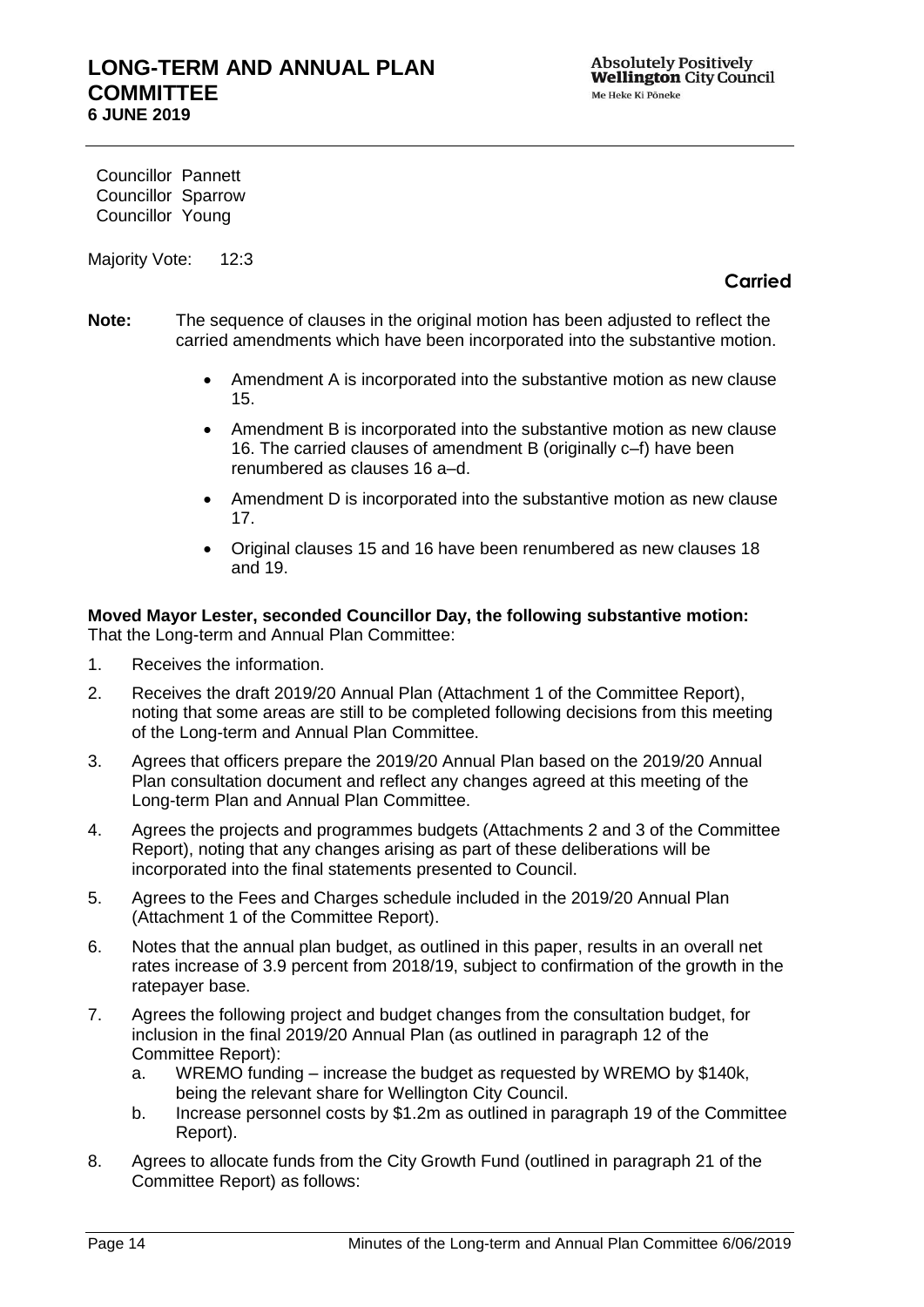- a. City Mission a one-off \$500k grant, through the City Growth Fund, to the City Mission to support the development of additional housing that will assist individuals and families who are at risk of remaining in, or falling back into, homelessness.
- b. NZ Festival –\$750k of grant funding to support the NZ Festival in 2019/20 to maintain the quality of the festival while both the Town Hall and St James Theatre are closed for strengthening.
- 9. Notes that an additional \$4m opex and \$5.9m capex is required in 2019/20 to provide temporary library and associated services while options for a permanent solution for the Central Library are investigated. These options were accepted by the City Strategy Committee and aim to meet the gap in community services since the decision to close the Central Library.
- 10. Agrees that the temporary library services expenditure outlined above be debt funded in 2019/20. This is due to the timing of the closure in relation to the annual plan, options for ongoing funding will be considered through the next annual and long-term plans.
- 11. Agrees to fund the development contribution of \$60k associated with a Dwell Housing Trust development from prior year surpluses, so as not to impact on rates.
- 12. Agrees to a fee increase, above the value already consulted on, for Special Waste Type A as outlined in the below table:

| 2018/19  | <b>Consultation</b> | <b>Proposed</b> |
|----------|---------------------|-----------------|
| Fee      | Fee                 | Fee             |
| \$148.60 | \$163.50            | \$203.60        |

The increase is necessary to mitigate increased costs as a result of new health and safety requirements for dealing with asbestos, as detailed in paragraphs 24-25 of the Committee Report.

- 13. Agrees to change the general rates differential from 2.8:1, (whereby the *commercial, Industrial and Business* sector pays 2.8 times the general rate per dollar of capital value paid by the *Base* (residential) sector) to 3.25:1, as consulted on in the CD.
- 14. Agrees not to fund the community funding requests but to work with the following community groups, as per the officer recommendations, outlined in Attachment 4;
	- a. Karori Events Centre
	- b. Glenside Progressive Association track development
	- c. Council Advisory Group fund Wellington Youth Council
- 15. Removes \$511k Project 2037 (Indoor Arena) from the Annual Plan 2019/20.
- 16. Agrees to:
	- a. Update the development contribution policy to reflect growth-related capital expenditure in the 2018-2028 Long-Term Plan (reporting to CSC);
	- b. The development of a coherent, city-wide strategy for investment in community and recreational facilities;
	- c. Instruct officers to provide information to Council on underperforming or surplus land;
	- d. Request the Finance, Audit and Risk Management Subcommittee to investigate means of reducing Council's ongoing rates liabilities for leaky buildings.